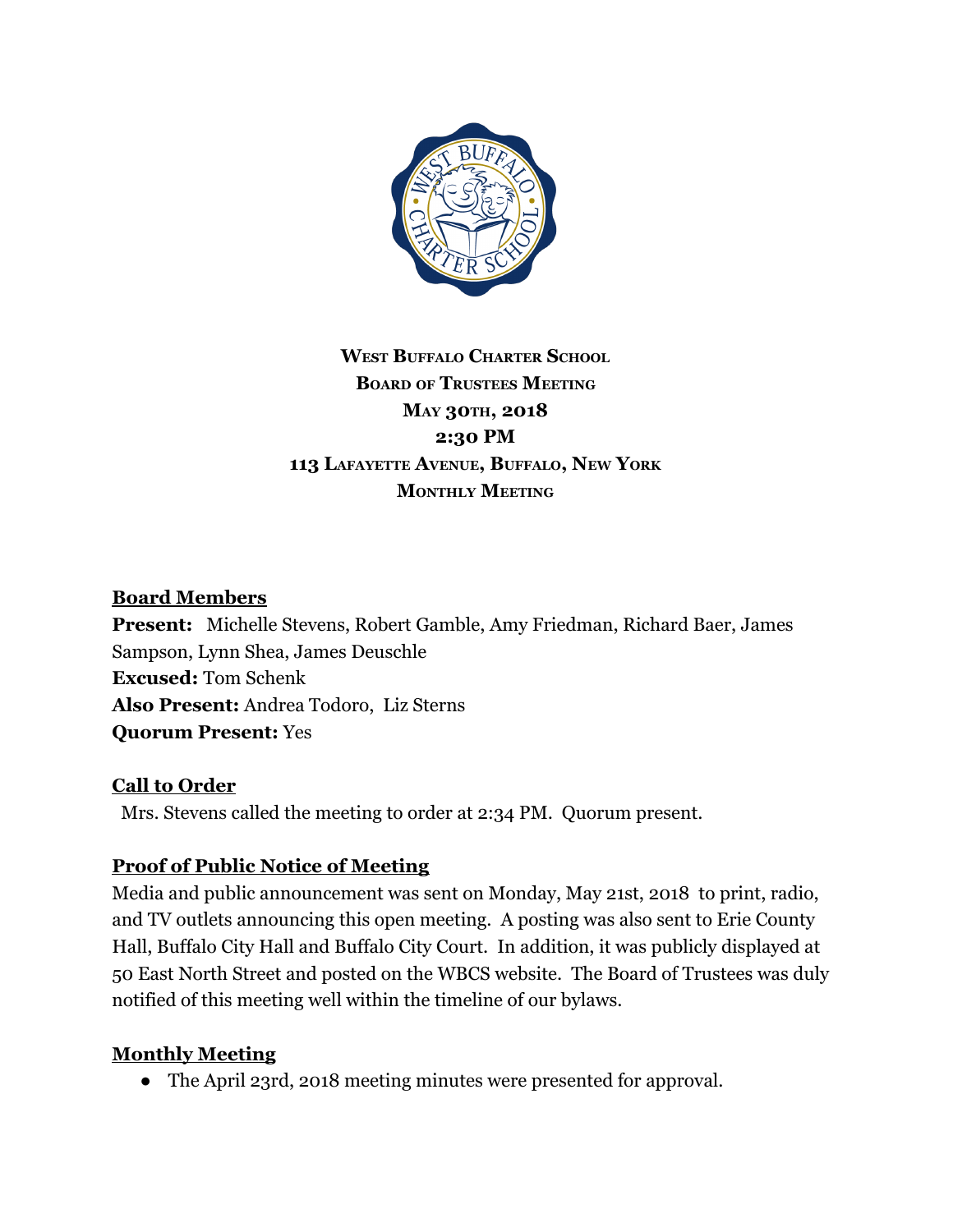● **Upon motion duly made by Mr. Sampson and seconded by Mrs. Friedman, the April 23rd, 2018 minutes were approved as presented. All in favor. Non-opposed.**

### **Financial Report**

- Construction personnel no longer on premises. Finishing touches almost complete. A new product called "living fence" is being applied to the fence that borders our neighbors. Striping of the newly paved parking lot will be completed shortly.
- Discussion regarding the definition of a "Ripple Coach.".
- Mrs. Sterns presented six contracts for approval.

**Upon motion duly made by Mr. Sampson and seconded by Dr. Gamble, the WNY Teacher Residency Affiliation Agreement with Canisius College was approved as presented. All in favor. Non opposed.**

**Upon motion duly made by Mr. Sampson and seconded by Mrs. Shea, the 2018-2019 BPS Food Service Contract was as approved as presented. All in favor. Non-opposed.**

**Upon motion duly made by Mr. Sampson and seconded by Mr. Deuschle, the Occupational Therapy contract with Associated Physical & Occupational Therapists, LLC for the remainder of the 2017-2018 school year was approved as presented. All in favor. Non-opposed.**

**Upon motion duly made by Mrs. Friedman and seconded by Mr. Sampson, the Occupational Therapy screening agreement with Associated Physical & Occupational Therapists, LLC was approved as presented. All in favor. Non-opposed.**

**Upon motion duly made by Mrs. Friedman and seconded by Mr. Sampson, the MOU with the Westminster Economic Development Initiative (WEDI) FLY program was approved as presented. All in favor. Non-opposed.**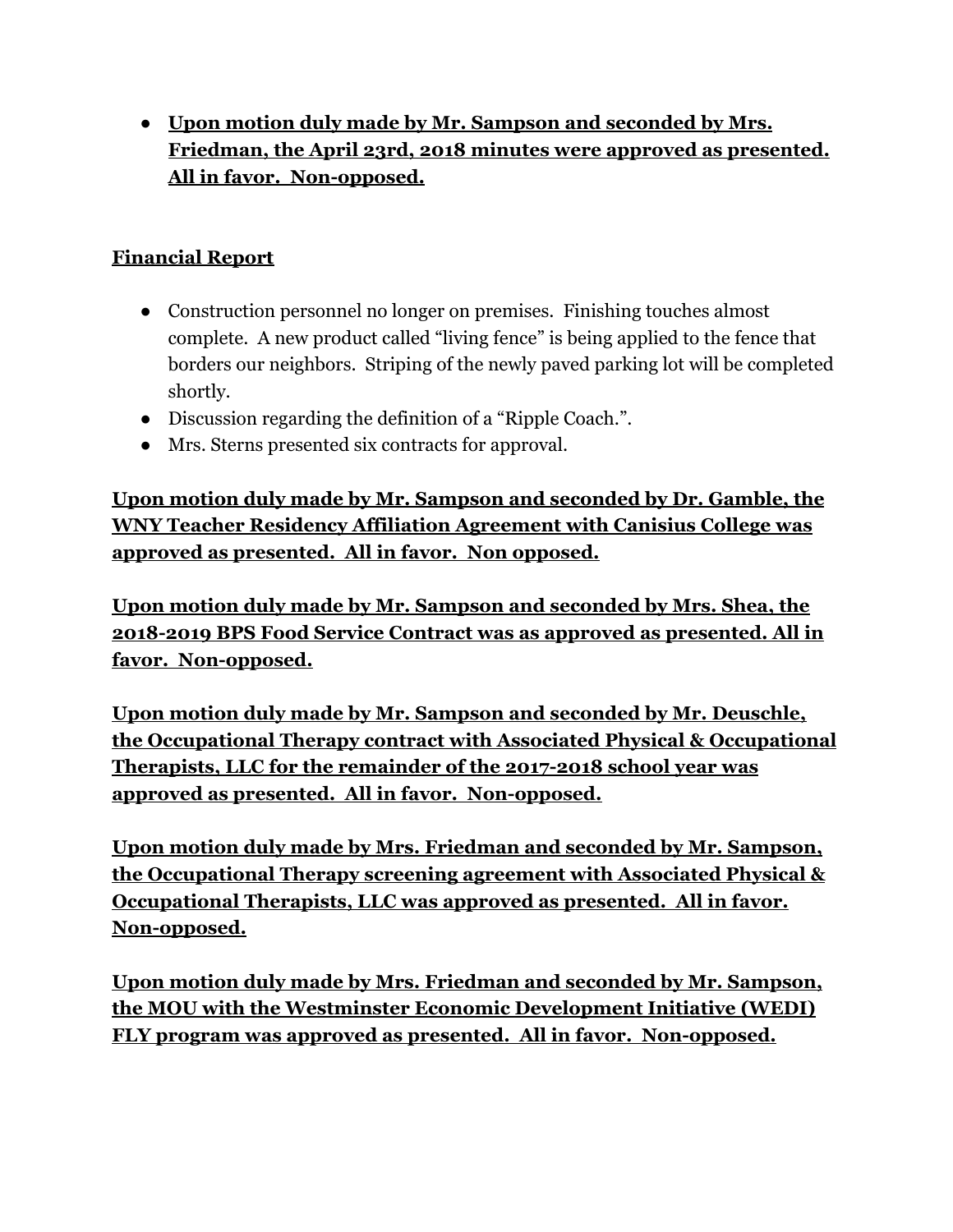**Upon motion duly made by Mr. Sampson and seconded by Dr. Gamble, the consultant agreement for required supervision hours for newly hired Speech-Language Pathologist was approved as presented. All in favor. Non-opposed.**

- Discussion regarding enrollment.
- Discussion regarding where the process stands pertaining to the purchase of two gently-used 24 passenger school buses. No CDL license required to drive the buses.

Mrs. Sterns presented the financial reports for the period ending April 30th, 2018 (a copy is attached hereto and made a part hereof).

# **Upon motion duly made by Mr. Sampson and seconded by Mr. Deuschle, the April 23rd, 2018 financials were approved as presented. All in favor. Non-opposed.**

**Upon motion duly made by Mr. Deuschle and seconded by Mr. Sampson, the 2018-2019 budget was approved as presented. All in favor. Non-opposed.**

● An invitation to BoT members to a Finance Committee meeting will be forthcoming to review strategic planning. Potential dates will be provided. Similar information will be covered at the Board retreat in July.

## **School Leader Report**

● Mrs. Todoro has heard from SED that the site visit report will be delayed.

# **Upon motion duly made by Mr. Sampson and seconded by Mrs. Shea, the the 2018-2019 school calendar was approved as presented. All in favor. Non-opposed.**

• The BoT has given the go ahead for Mrs. Todoro to reach out to David Frank to move forward with a non-material language change pertaining to the range of